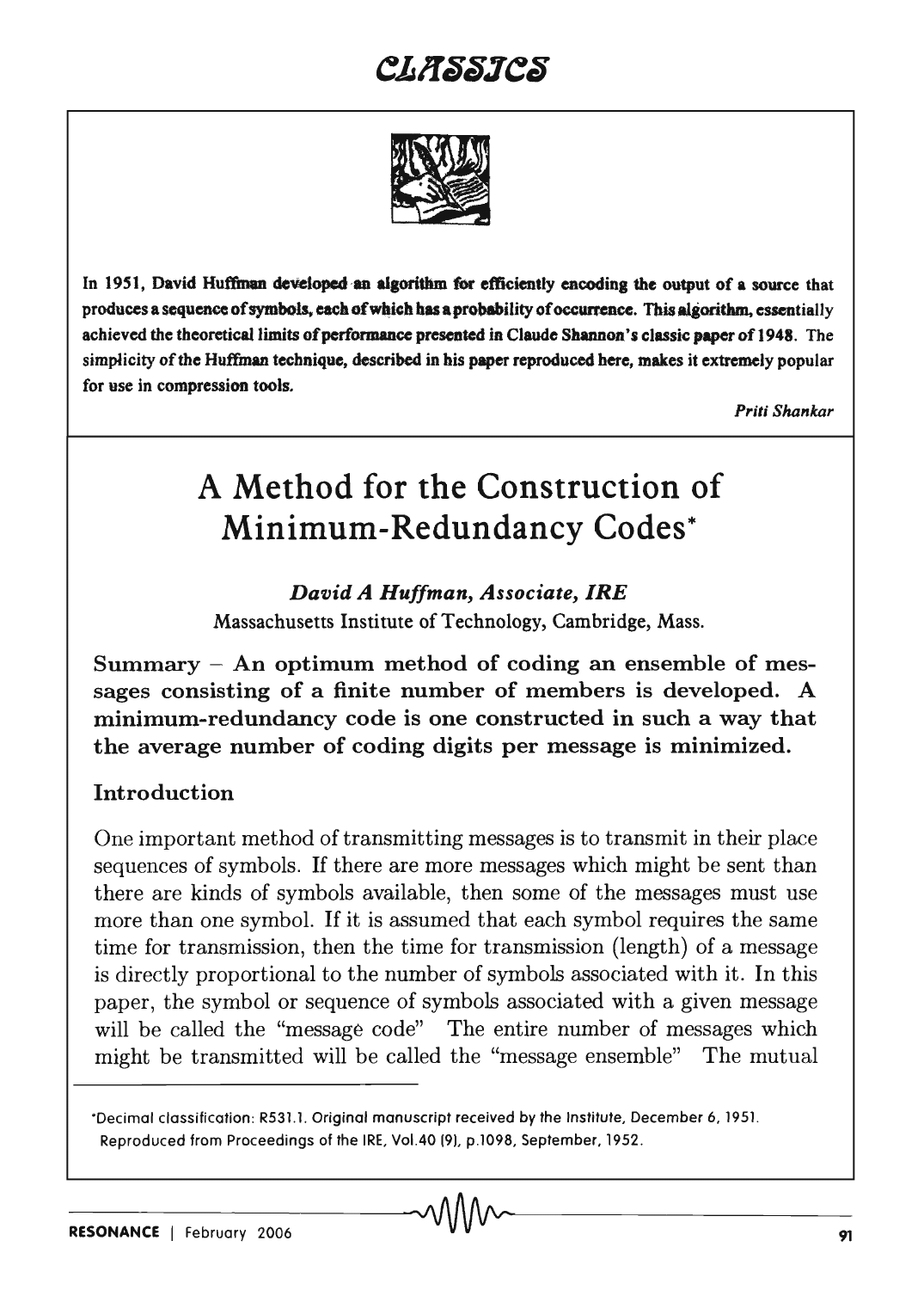agreement between the transmitter and the receiver about the meaning of the code for each message of the ensemble will be called the "ensemble code"

Probably the most familiar ensemble code was stated in the phrase "one if by land and two if by sea" In this case, the message ensemble consisted of the two individual messages "by land" and "by sea" , and the message codes were "one" and "two"

In order to formalize the requirements of an ensemble code, the coding symbols will be represented by numbers. Thus, if there are *D* different types of symbols to be used in coding, they will be represented by the digits  $0,1,2,$   $(D-1)$ . For example, a ternary code will be constructed using the three digits 0, 1, and 2 as coding symbols.

The number of messages in the ensemble will be called *N.* Let *P(i)* be the probability of the ith message. Then

$$
\sum_{i=1}^{N} P(i) = 1.
$$
 (1)

The length of a message,  $L(i)$ , is the number of coding digits assigned to it. Therefore, the average message length is

$$
L_{av} = \sum_{i=1}^{N} P(i)L(i).
$$
 (2)

The term "redundancy" has been defined by Shannon [1] as a property of codes. A "minimum-redundancy code" will be defined here as an ensemble code which, for a message ensemble consisting of a finite number of members, N, and for a given number of coding digits, D, yields the lowest possible average message length. In order to avoid the use of the lengthy term "minimum-redundancy", this term will be replaced here by "optimum" It will be understood then that, in this paper, "optimum code" means "minimum-redundancy code"

The following basic restrictions will be imposed on an ensemble code:

-92-----------------------------~----------------------------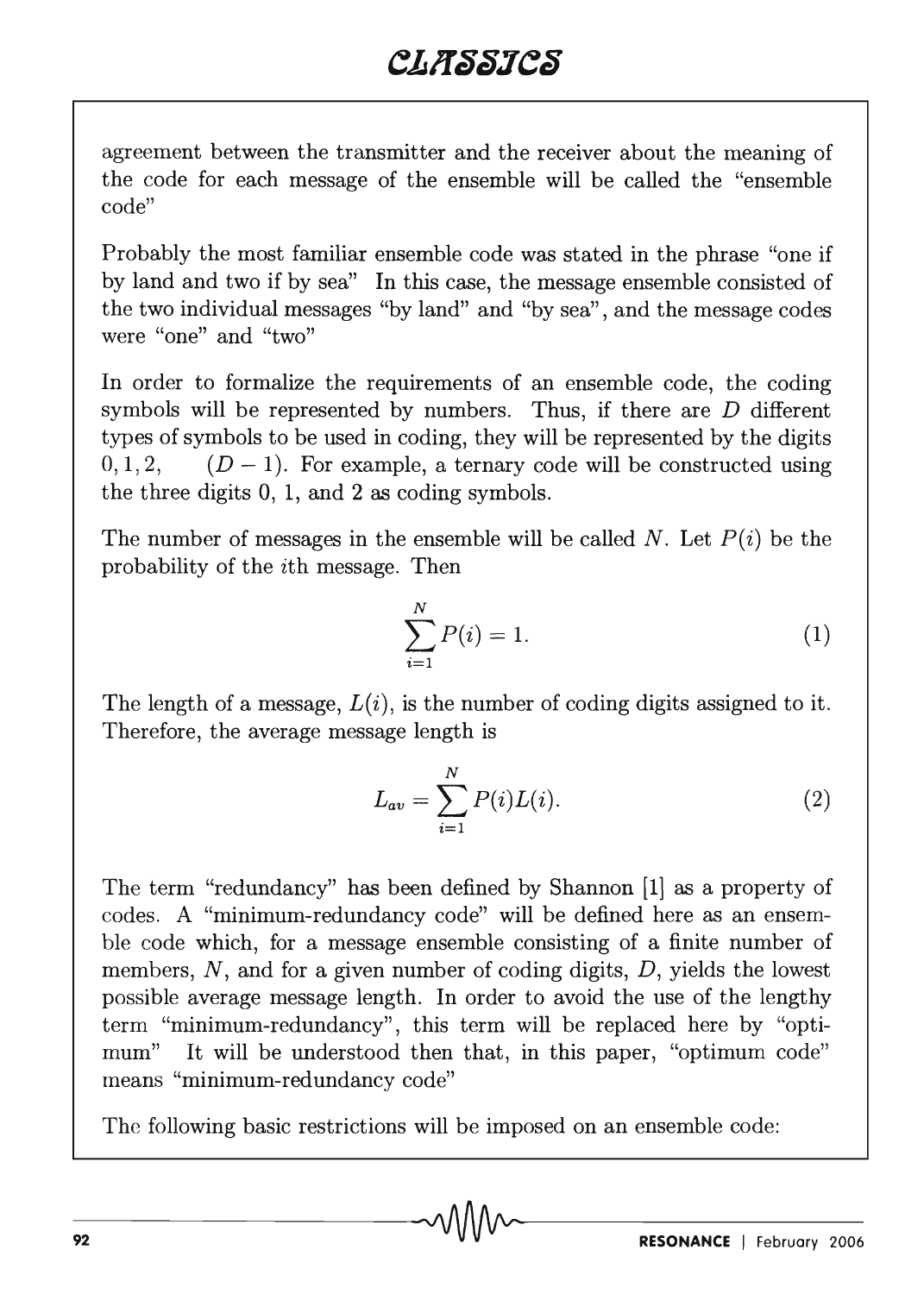- ( a) No two messages will consist of identical arrangements of coding digits.
- (b) The message codes will be constructed in such a way that no additional indication is necessary to specify where a message code begins and ends once the starting point of a sequence of messages is known.

Restriction (b) necessitates that no message be coded in such a way that its code appears, digit for digit, as the first part of any message code of greater length. Thus, 01, 102, 111, and 202 are valid message codes for an ensemble of four members. For instance, a sequence of these messages 1111022020101111102 can be broken up into the individual messages 111-  $102-202-01-01-111-102$ . All the receiver need know is the ensemble code. However, if the ensemble has individual message codes including 11, 111, 102, and 02, then when a message sequence starts with the digits 11, it is not immediately certain whether the message 11 has been received or whether it is only the first two digits of the message 111. Moreover, even if the sequence turns out to be 11102, it is still not certain whether 111-02 or 11-102 was transmitted. In this example, change of one of the two message codes 111 or 11 is indicated.

C E Shannon (1] and R M Fano [2] have developed ensemble coding procedures for the purpose of proving that the average number of binary digits required per message approaches from above the average amount of information per message. Their coding procedures are not optimum, but approach the optimum behaviour when *N* approaches infinity. Some work has been done by Kraft [3] toward deriving a coding method which gives an average code length as close as possible to the ideal when the ensemble contains a finite number of members. However, up to the present time, no definite procedure has been suggested for the construction of such a code to the knowledge of the author. It is the purpose of this paper to derive such a procedure.

### Derived Coding Requirements

For an optimum code, the length of a given message code can never be less than the length of a more probable message code. If this requirement were not met, then a reduction in average message length could be obtained by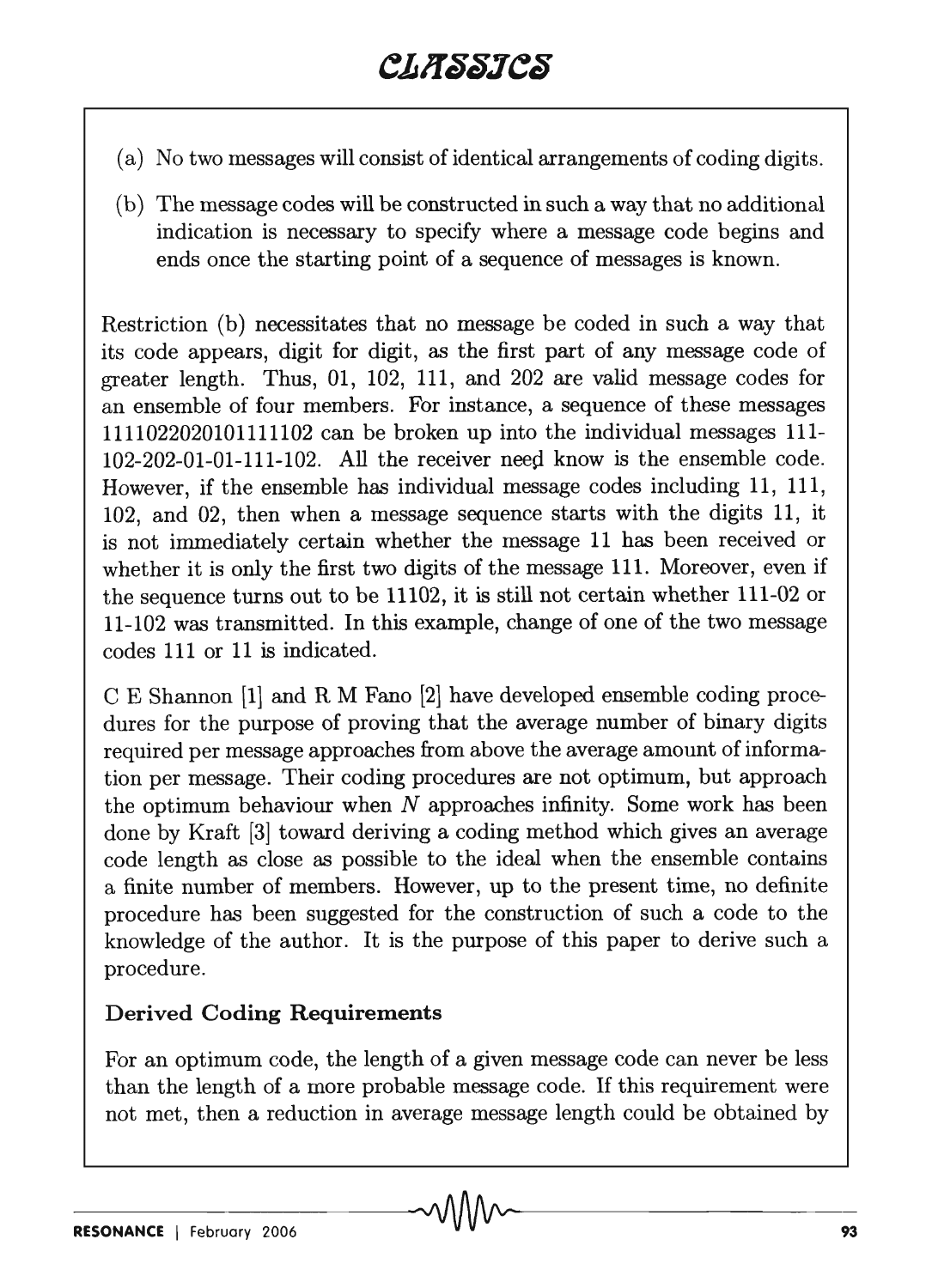interchanging the codes for the two message in question in such a way that the shorter code becomes associated with the more probable message. Also,. if there are several messages with the same probability, then it is possible that the codes for these messages may differ in length. However, the codes for these messages may be interchanged in any way without affecting the average code length for the message ensemble. Therefore, it may be assumed that the messages in the ensemble have been ordered in a fashion such that

$$
P(1) \ge P(2) \ge \ge P(N-1) \ge P(N) \tag{3}
$$

and that, in addition, for an optimum code, the condition

$$
L(1) \leqq L(2) \leqq \qquad \leqq L(N-1) \leqq L(N) \tag{4}
$$

holds. This requirements is assumed to be satisfied throughout the following discussion.

It might be imagined that an ensemble code could assign  $q$  more digits to the Nth message than to the  $(N - 1)$ st message. However, the first  $L(N-1)$  digits of the Nth message must not be used as the code for any other message. Thus the additional *q* digits would serve no useful purpose and would unnecessarily increase  $L_{av}$ . Therefore, for an optimum code it is necessary that  $L(N)$  be equal to  $L(N-1)$ .

The *kth* prefix of a message code will be defined as the first *k* digits of that message code. Basic restriction (b) could then be restated as: No message shall be coded in such a way that its code is a prefix of any other message, or that any of its prefixes are used elsewhere as a message code.

Imagine an optimum code in which no two of the messages coded with length  $L(N)$  have identical prefixes of order  $L(N) - 1$ . Since an optimum code has been assumed, then none of these messages of length  $L(N)$  can have codes or prefixes of any order which correspond to other codes. It would then be possible to drop the last digit of all of this group of messages and thereby reduce the value of  $L_{av}$ . Therefore, in an optimum code, it is necessary that at least two (and no more than  $D$ ) of the codes with length  $L(N)$  have identical prefixes of order  $L(N) - 1$ .

One additional requirement can be made for an optimum code. Assume that there exists a combination of the  $D$  different types of coding digits which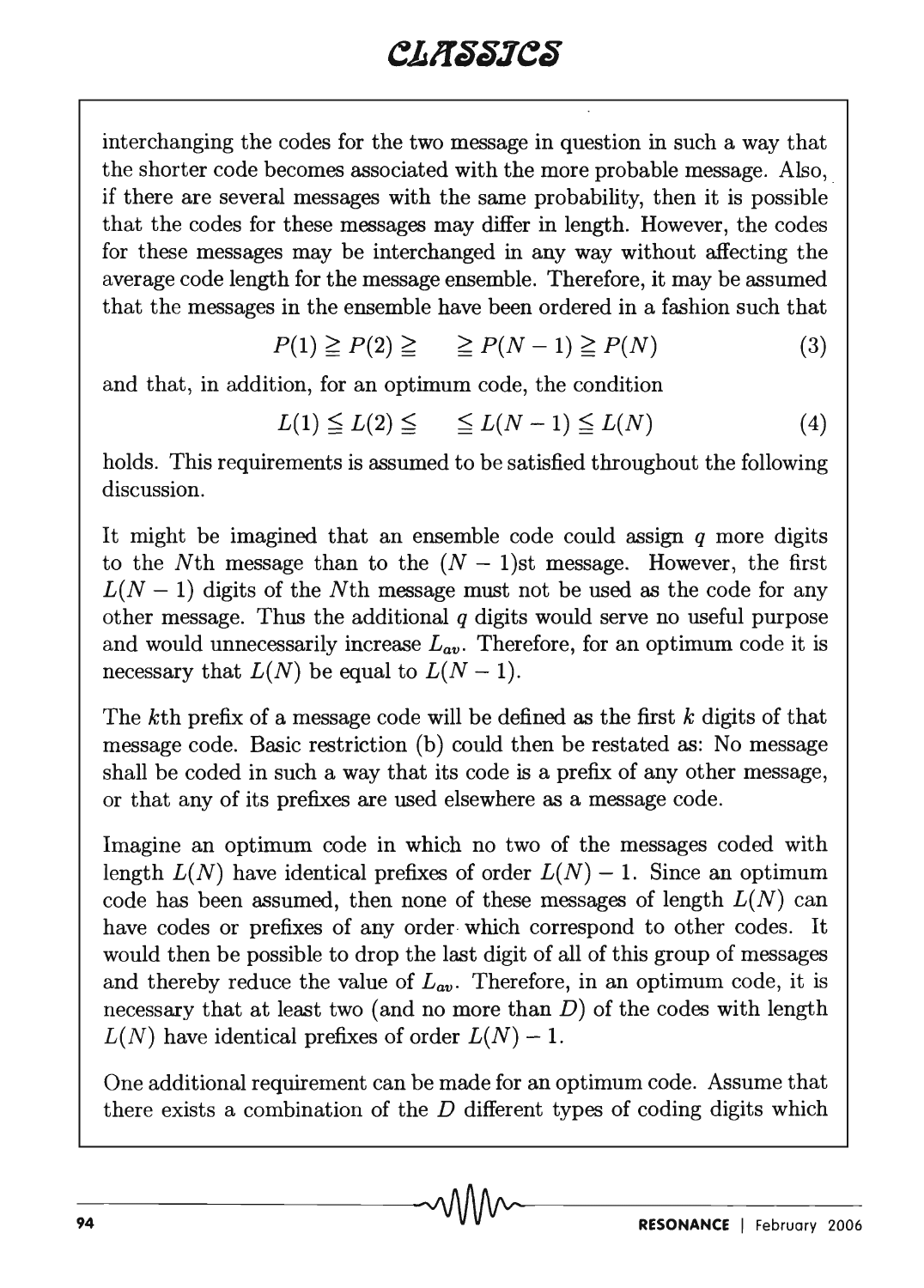is less than  $L(N)$  digits in length and which is not used as a message code or which is not a prefix of a message code. Then this combination of digit could be used to replace the code for the Nth message with a consequent reduction of  $L_{an}$ . Therefore, all possible sequences of  $L(N) - 1$  digits must be used either as message codes, or must have one of their prefixes used as message codes.

The derived restrictions for an optimum code are summarized in condensed form below and considered in addition to restrictions (a) and (b) given in the first part of this paper:

- (c)  $L(1) \le L(2) \le \le L(N-1) = L(N)$ .
- (d) At least two and not more than  $D$  of the messages with code length  $L(N)$  have codes which are alike except for their final digits.
- (e) Each possible sequence of  $L(N) 1$  digits must be used either as a message code or must have one of its prefixes used as a message code.

### **Optimum Binary Code**

For ease of development of the optimum coding procedure, let us now restrict ourselves to the problem of binary coding. Later this procedure will be extended to the general case of D digits.

Restriction (c) makes it necessary that the two least probable messages have codes of equal length. Restriction (d) places the requirement that, for D equal to two, there be only two of the messages with coded length  $L(N)$ which are identical except for their last digits. The final digits of these two codes will be one of the two binary digits, 0 and 1. It will be necessary to assign these two message codes to the Nth and the  $(N - 1)$ st messages since at this point it is not known whether or not other codes of length  $L(N)$  exist. Once this has been done, these two messages are equivalent to a single composite message. Its code (as yet undetermined) will be the common prefixes of order  $L(N) - 1$  of these two messages. Its probability will be the sum of the probabilities of the two messages from which it was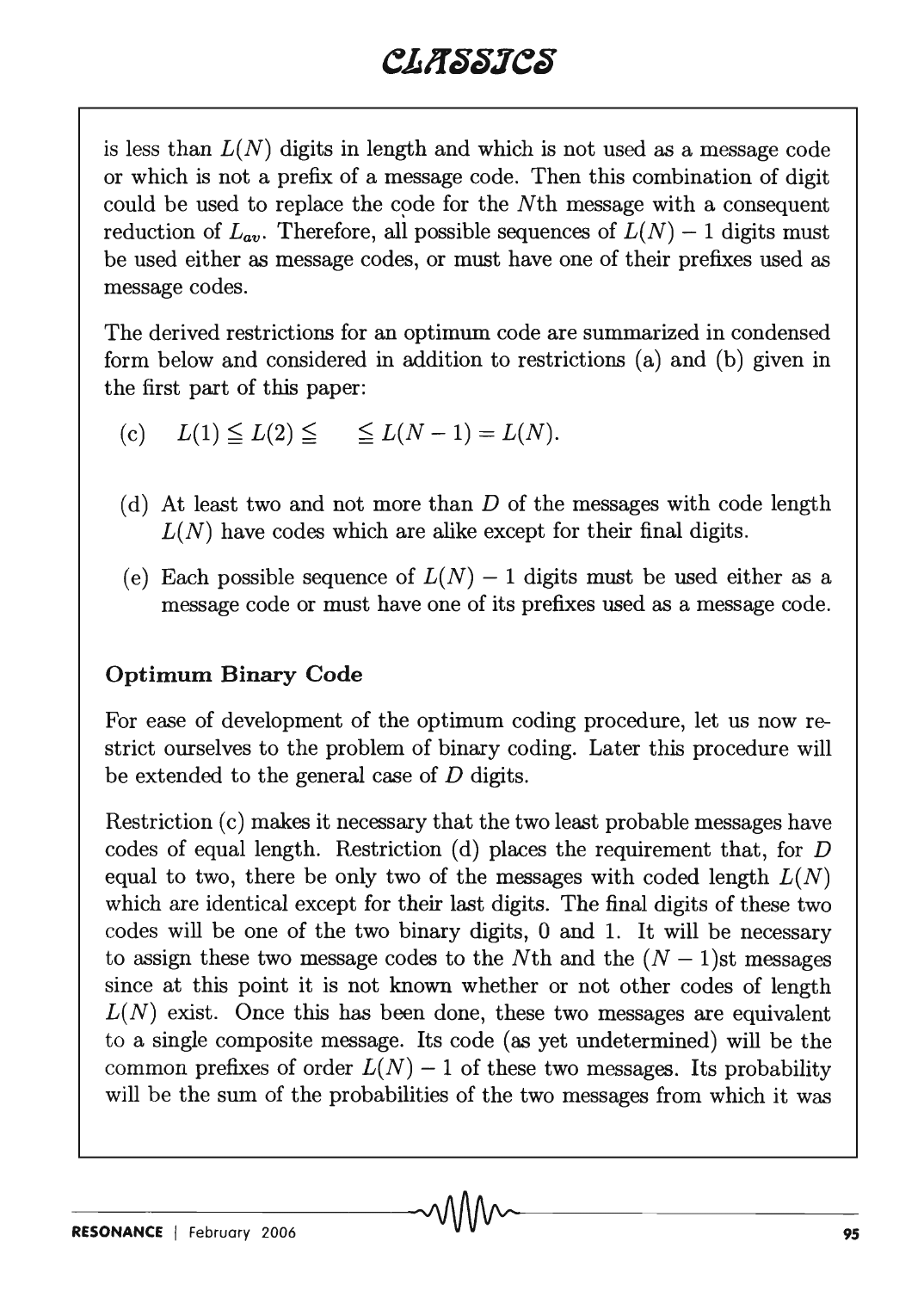created. The ensemble containing this composite message in the place of its two component messages will be called the first auxiliary message ensemble.

This newly created ensemble contains one less message than the original. Its members should be rearranged if necessary so that the messages are again ordered according to their probabilities. It may be considered exactly as the original ensemble was. The codes for each of the two least probable messages in this new ensemble are required to be identical except in their final digits; 1 and 2 are assigned as these digits, one for each of the two messages. Each new auxiliary ensemble contains one less message than the preceding ensemble. Each auxiliary ensemble represents the original ensemble with full use made of the accumulated necessary coding requirements.

The procedure is applied again and again until the number of members in the most recently formed auxiliary message ensemble is reduced to two. One of each of the binary digits is assigned to each of these two composite messages. There messages are then combined to form a single composite message with probability unity, and the coding is complete.

Now let us examine *Table* 1. The left-had column contains the ordered message probabilities of the ensemble to be coded. *N* is equal to 13. Since each combination of two messages (indicating by a bracket) is accompanied by the assigning of a new digit to each, then the total number of digits which should be assigned to each original message is the same as the number of combinations indicted for that message. For example, the message marked or a composite of which it is a part, is combined with others five times, and therefore should be assigned a code length of five digits.

When there is no alternative in choosing the two least probable messages, then it is clear that the requirements, established as necessary, are also sufficient for deriving an optimum code. There may arise situations in which a choice may be made between two or more groupings of least likely messages. Such a case arises, for example, in the fourth auxiliary ensemble of *Table* 1. Either of the messages of probability 0.08 could have been combined with that of probability 0.06. However, it is possible to rearrange codes in any manner among equally likely messages without affecting the average code length, and so a choice of either of the alternatives could have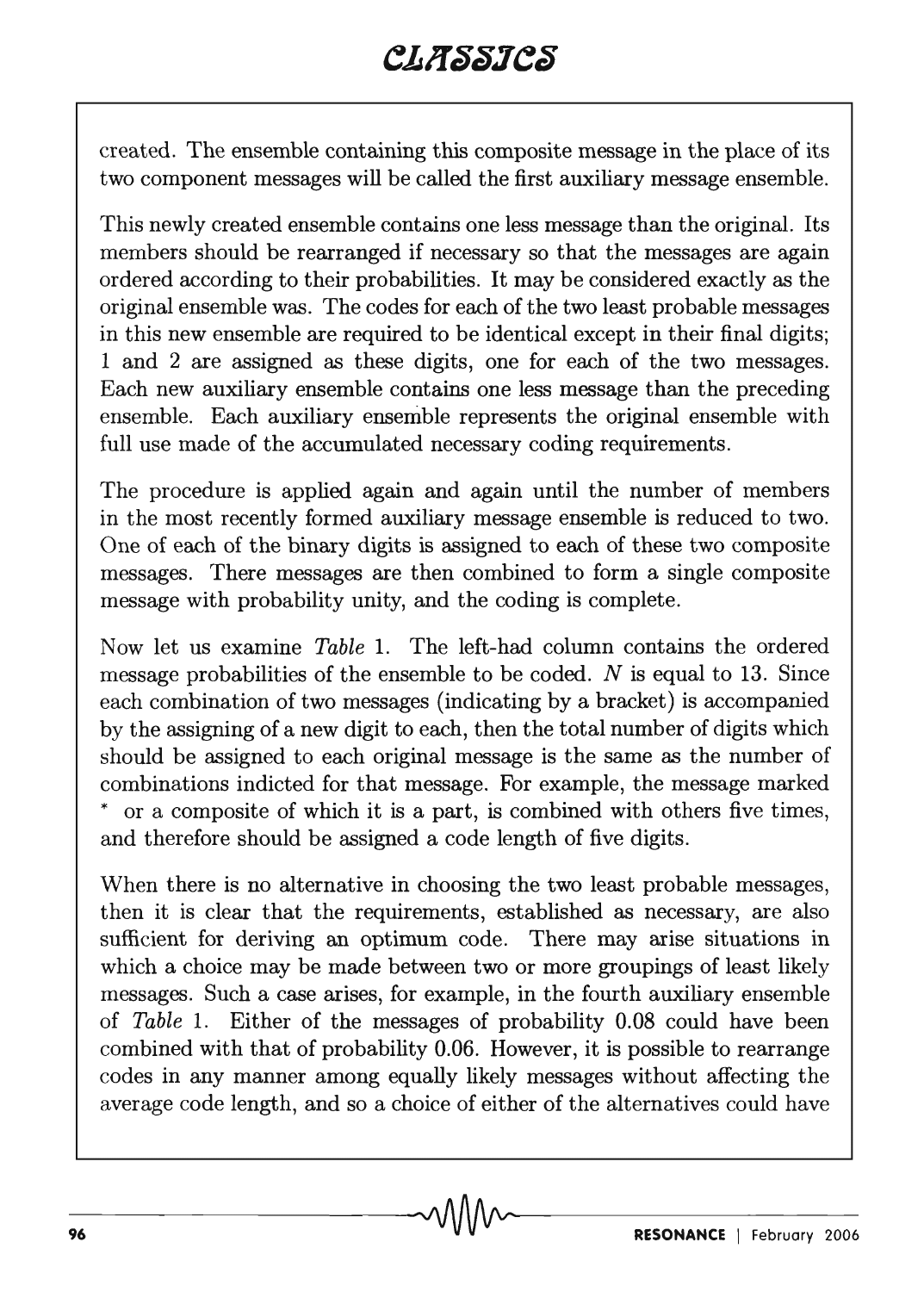| Message Probabilities                   |                                 |                |                            |              |                    |                            |              |                                           |                    |         |      |         |
|-----------------------------------------|---------------------------------|----------------|----------------------------|--------------|--------------------|----------------------------|--------------|-------------------------------------------|--------------------|---------|------|---------|
| Auxiliary message ensembles<br>Original |                                 |                |                            |              |                    |                            |              |                                           |                    |         |      |         |
| Message<br>Ensemble                     | $\mathbf{1}$                    | $\overline{2}$ | 3                          | 4            | 5                  | 6                          | 7            | 8                                         | 9                  | 10      | 11   | 12      |
|                                         |                                 |                |                            |              |                    |                            |              |                                           |                    |         | 0.60 | $+1.00$ |
|                                         |                                 |                |                            |              |                    |                            |              |                                           |                    | $+0.40$ | 0.40 |         |
|                                         |                                 |                |                            |              |                    |                            |              |                                           | $\rightarrow 0.36$ | 0.36    |      |         |
|                                         |                                 |                |                            |              |                    |                            |              | 70.24                                     | 0.24               | 0.24    |      |         |
| 0.20                                    | 0.20                            | 0.20           | 0.20                       | 0.20         | 0.20               | 0.20                       | 0.20         | 0.20                                      | 0.20               |         |      |         |
|                                         |                                 |                |                            |              |                    |                            | $+0.20$      | 0.20                                      | $0.20^{1}$         |         |      |         |
| 0.18                                    | 0.18                            | 0.18           | 0.18                       | 0.18         | 0.18               | 0.18<br>$\rightarrow 0.18$ | 0.18<br>0.18 | 0.18<br>0.18                              |                    |         |      |         |
|                                         |                                 |                |                            |              | $\rightarrow 0.14$ | 0.14                       | 0.14         |                                           |                    |         |      |         |
| 0.10                                    | 0.10                            | 0.10           | 0.10                       | 0.10         | 0.10               | 0.10                       | $0.10^{f}$   |                                           |                    |         |      |         |
| 0.10                                    | 0.10                            | 0.10           | 0.10                       | 0.10         | 0.10               | 0.10                       |              |                                           |                    |         |      |         |
| 0.10                                    | 0.10                            | 0.10           | 0.10                       | 0.10         | 0.10               | 0.10                       |              |                                           |                    |         |      |         |
|                                         |                                 |                |                            | $+0.10$      | 0.10               |                            |              |                                           |                    |         |      |         |
|                                         |                                 | $+0.08$        | 0.08<br>$\rightarrow 0.08$ | 0.08<br>0.08 | $0.08^{f}$         |                            |              |                                           |                    |         |      |         |
| 0.06                                    | 0.06                            | 0.06           | 0.06                       | 0.06         |                    |                            |              |                                           |                    |         |      |         |
| 0.06                                    | 0.06                            | 0.06           | 0.06                       |              |                    |                            |              |                                           |                    |         |      |         |
| 0.04                                    | 0.04                            | 0.04           | 0.04                       |              |                    |                            |              |                                           |                    |         |      |         |
| "0.04"                                  | 0.04                            | 0.04           |                            |              |                    |                            |              |                                           |                    |         |      |         |
| 0.04                                    | 0.04                            | 0.04           |                            |              |                    |                            |              |                                           |                    |         |      |         |
| 0.04                                    | 0.04 <sub>0</sub><br>$0.04^{j}$ |                |                            |              |                    |                            |              |                                           |                    |         |      |         |
| $0.03 -$                                |                                 |                |                            |              |                    |                            |              | Table 1. Optimum binary coding procedure. |                    |         |      |         |

been made. Therefore, the procedure given is always sufficient to establish an optimum binary code.

The lengths of all the, encoded messages derived from *Table* 1 are given in *Table 2.* 

Having now determined proper lengths of code for each message, the problem of specifying the actual digits remains. Many alternatives exist. Since the combining of messages into their composites is similar to the successive confluences of trickles, rivulets, brooks, and creeks into a final large river, the procedure thus far described might be considered analogous to the placing of signs by a water-borne insect at each of these junctions as he journeys downstream. It should be remembered that the code which we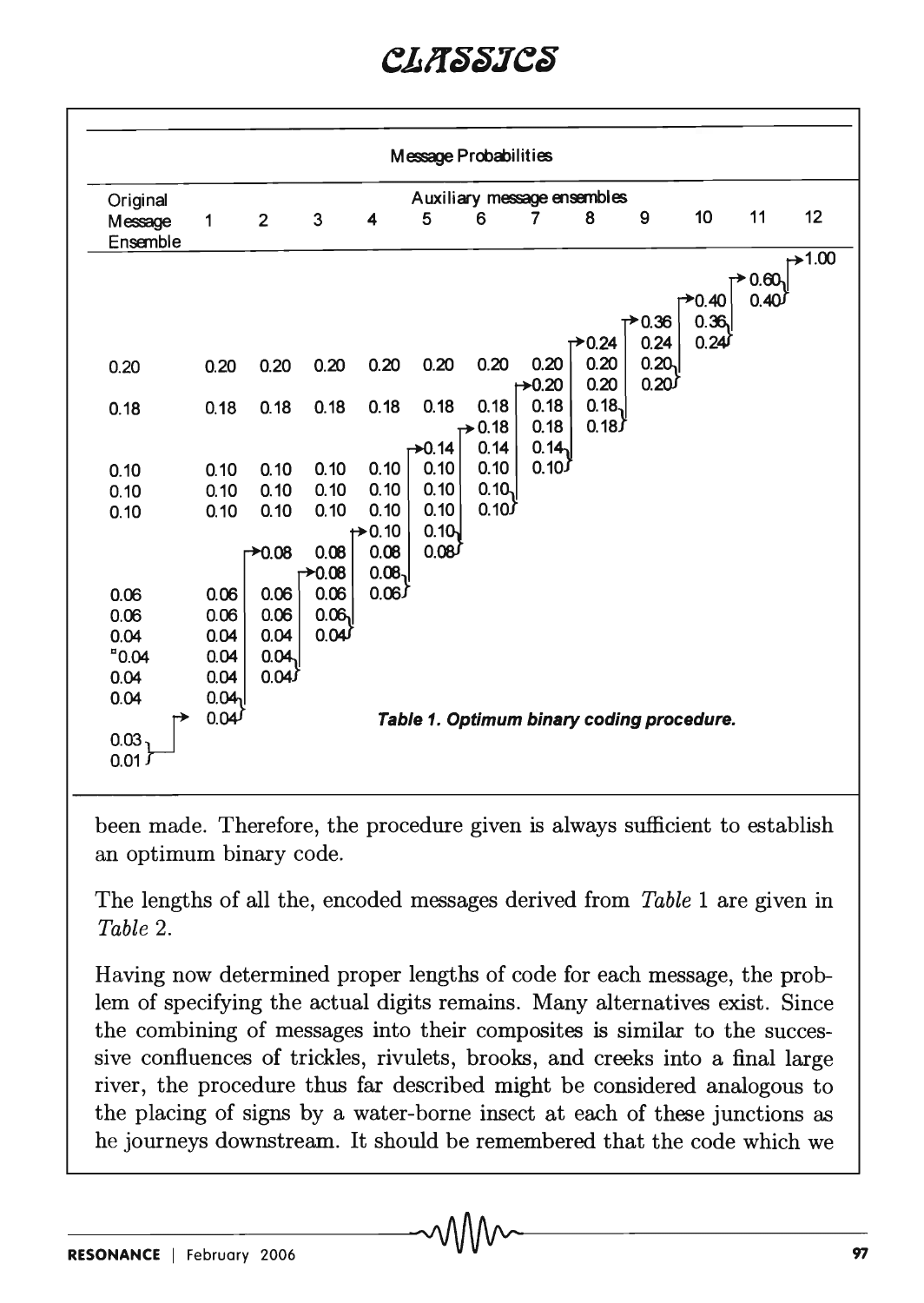|                | P(i) | L(i) | P(i)L(i)        | Code   |
|----------------|------|------|-----------------|--------|
|                | 0.20 | 2    | 0.40            | 10     |
|                | 0.18 | 3    | 0.54            | 000    |
| $\frac{2}{3}$  | 0.10 | 3    | 0.30            | 011    |
| 4              | 0.10 | 3    | 0.30            | 110    |
| 5              | 0.10 | 3    | 0.30            | 111    |
| 6              | 0.06 | 4    | 0.24            | 0101   |
| $\overline{7}$ | 0.06 | 5    | 0.30            | 00100  |
| 8              | 0.04 | 5    | 0.20            | 00101  |
| 9              | 0.04 | 5    | 0.20            | 01000  |
| 10             | 0.04 | 5    | 0.20            | 01001  |
| 11             | 0.04 | 5    | 0.20            | 00110  |
| 12             | 0.03 | 6    | 0.18            | 001110 |
| 13             | 0.01 | 6    | 0.06            | 001111 |
|                |      |      | $L_{av} = 3:42$ |        |

Table 2. Results of optimum binary coding procedure.

desire is that one which the insect must remember in order to work his way back upstream. Since the placing of the signs need not follow the same rule, such as "zero-right-returning", at each junction, it can be seen that there are at least  $2^{12}$  different ways of assigning code digits for our example.

The code in *Table* 2 was obtained by using the digit 0 for the upper message and the digit 1 for the lower message of any bracket. It is important to note in *Table* 1 that coding restriction (e) is automatically met as long as two messages (and not one) are placed in each bracket.

### Generalization of the Method

Optimum coding of an ensemble of messages using three or more types of digits is similar to the binary coding procedure. A table of auxiliary message ensembles similar to *Table* 1 will be used. Brackets indicating messages combined to form composite messages will be used in the same way as was done in *Table* 1. However, in order to satisfy restriction *(e),*  it will be required that all these brackets, with the possible exception of one combining the least probable messages of the original ensemble, always combine a number of messages equal to D.

It will be noted that the terminating auxiliary ensemble always has one unity probability message. Each preceding ensemble is increased in number by  $D-1$  until the first auxiliary ensemble is reached. Therefore, if  $N_1$  is the